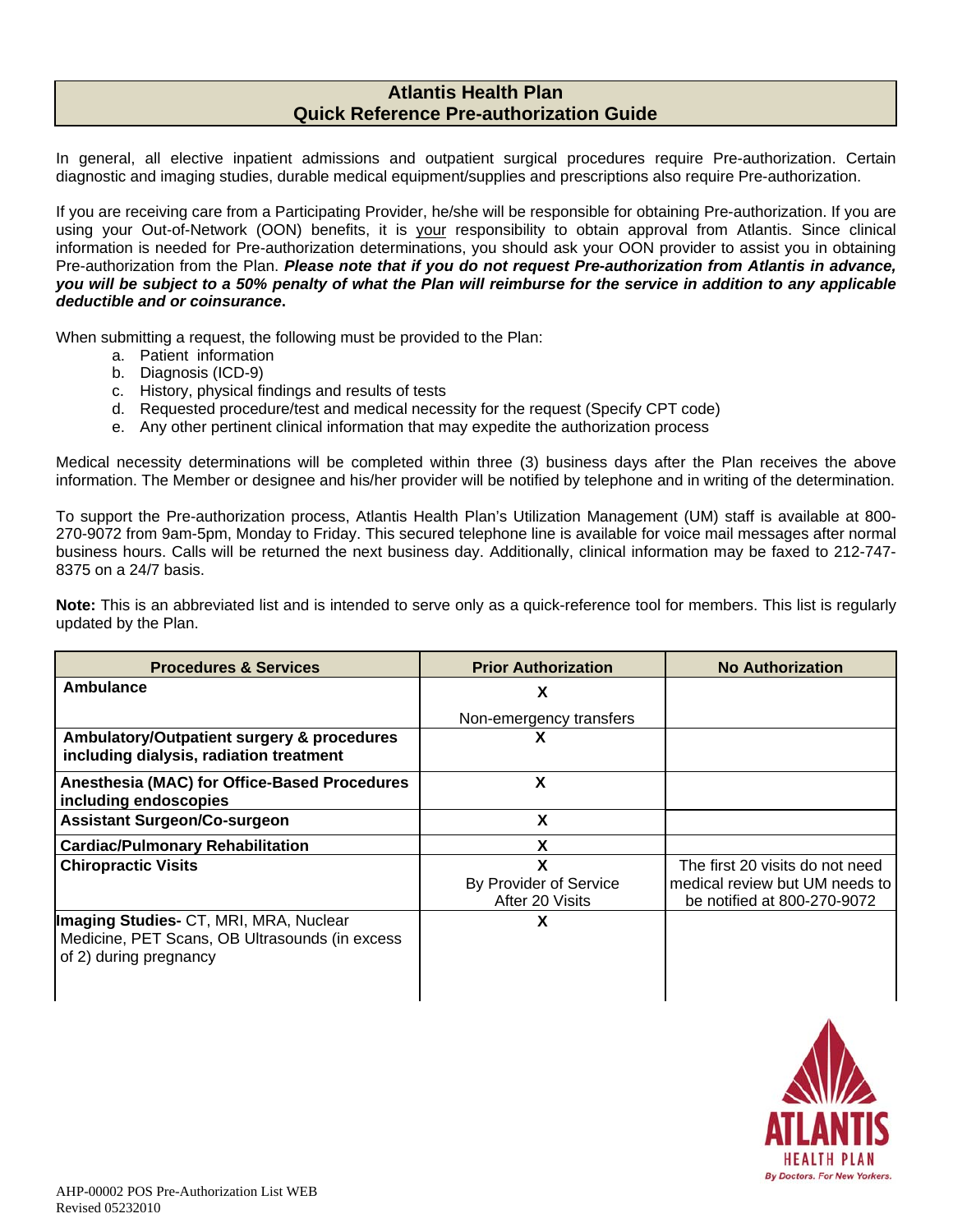| Diagnostic procedures- EEG, EMG, nerve<br>conduction studies, nuclear stress tests,<br>uroflowmetery studies | $\boldsymbol{\mathsf{X}}$      |                                |
|--------------------------------------------------------------------------------------------------------------|--------------------------------|--------------------------------|
|                                                                                                              |                                |                                |
| Durable Medical Equipment (DME) - Please call                                                                | X                              | X                              |
| Member Services for more information                                                                         | Prior approval should be       | If $<$ \$500                   |
|                                                                                                              | obtained by vendor if $> $500$ |                                |
| <b>Genetic Testing</b>                                                                                       | X                              |                                |
| Laboratory - Participating Free-Standing Lab (CBC                                                            |                                | $\boldsymbol{\mathsf{X}}$      |
| and a Rapid Strep test maybe done by PCP in the                                                              |                                |                                |
| office)                                                                                                      |                                |                                |
| <b>Home Infusion Therapy</b>                                                                                 | X                              |                                |
| Home Health Services - (RN, PT/OT, HHA)                                                                      | X                              |                                |
| <b>Hospice</b>                                                                                               | X                              |                                |
| Inpatient Care (Hospital, Rehabilitation, Subacute,                                                          |                                |                                |
| <b>Skilled Nursing Facility</b>                                                                              | X                              |                                |
|                                                                                                              |                                |                                |
| Medications- Including Chemotherapy/Biotherapy,                                                              |                                |                                |
| Injectables                                                                                                  | See Prescription list below    |                                |
| Mental Health and Substance Abuse (alcohol                                                                   |                                |                                |
| and chemical)- inpatient admission, outpatient                                                               |                                | The first 8 visits do not need |
| visits, inpatient detoxification, outpatient visits for                                                      | X                              | medical review but UM needs to |
| substance abuse                                                                                              | After the 8th visit            | be notified at 800-270-9072    |
| <b>Optometry</b> - Routine Annual Exam                                                                       |                                | $\mathbf{x}$                   |
|                                                                                                              |                                | <b>Call Member Services</b>    |
|                                                                                                              |                                | at 866-747-8422                |
| <b>Pain Management (outpatient)</b>                                                                          | X                              |                                |
| <b>Physical/Occupational/Speech Therapy</b>                                                                  |                                | The first 8 visits do not need |
|                                                                                                              | X                              | medical review but UM needs to |
|                                                                                                              | After the 8th visit            |                                |
|                                                                                                              |                                | be notified at 800-270-9072    |
| <b>Sleep Studies; Transplant</b>                                                                             | X                              |                                |
| <b>Specialist Providers/Facility Transfers - Non-</b>                                                        |                                |                                |
| participating (physicians, facilities, ancillary                                                             | X                              |                                |
| services)                                                                                                    | (For HMO & HNY Members)        |                                |

## **Medications Requiring Pre-authorization:**

Certain drugs undergo medical necessity review before they can be dispensed. These reviews are done for quality control and safety to ensure that you receive adequate supervision from the provider who prescribes them. The list of drugs that need Pre-authorization is updated regularly by the plan.

| <b>Medications Requiring Pre-authorization</b> |                 |            |                  |                     |                               |                  |                 |           |
|------------------------------------------------|-----------------|------------|------------------|---------------------|-------------------------------|------------------|-----------------|-----------|
| Abilify                                        | Canasa          | Epogen     | Invirase         | <b>Neulasta</b>     | Rebetron                      | Sancuso          | Targretin       | Videx EC  |
| Accutane                                       | Carimmune       | Epzicom    | <b>Isentress</b> | Neupogen)           | Rebif                         | Sandostatin      | Tazorac         | Viramune  |
| Actig                                          | Cerezyme        | Exjade     | Junavia          | Omnitrope           | Regranex                      | <b>Sekalexin</b> | Temodar         | Viread    |
| Actos                                          | Cesamet         | Fentanyl   | Kadian           | Nexium <sup>*</sup> | Remicade                      | Sensipar         | Testim          | Xeloda    |
| Adoxa                                          | Cimzia          | Fentora    | Kaletra          | Norditropin         | Rescriptor                    | Serostim         | Tev-tropin      | Xyrem     |
| Aldara                                         | Claravis        | Filgrastim | Kapidex*         | Norvir              | <b>Restasis</b>               | Simponi          | Thalomid        | Zerit     |
| Amitiza                                        | Combivir        | Forteo     | Kineret          | Nutropin AQ         | Retin A and Retin-<br>A Micro | Soma             | Topamax         | Ziagen    |
| Apriso                                         | Copaxone        | Fragmin    | Kuvan            | Nuvigil             | Retrovir                      | Sonata           | Toradol         | Zoladex   |
| Aptivus                                        | Copegus         | Fuzeon     | Lamictal         | Pegasys             | RespiGam                      | Sotret           | Tracleer        | Zomig     |
| Atralin                                        | Crixivan        | Genotropin | Letairis         | Pegfilgrastim       | Revatio                       | Stavzor          | Trentin X       | Zorbitive |
| Atripla                                        | <b>Differin</b> | Hepsera    | Lexiva           | Peg-Intron          | Requip XL                     | Selzentry        | <b>Treximet</b> | Zyflo     |
| Avandia                                        | Doryx           | Humatrope  | Lialda           | Pentasa             | Reyataz                       | Subutex          | Trizivir        | Zyvox     |